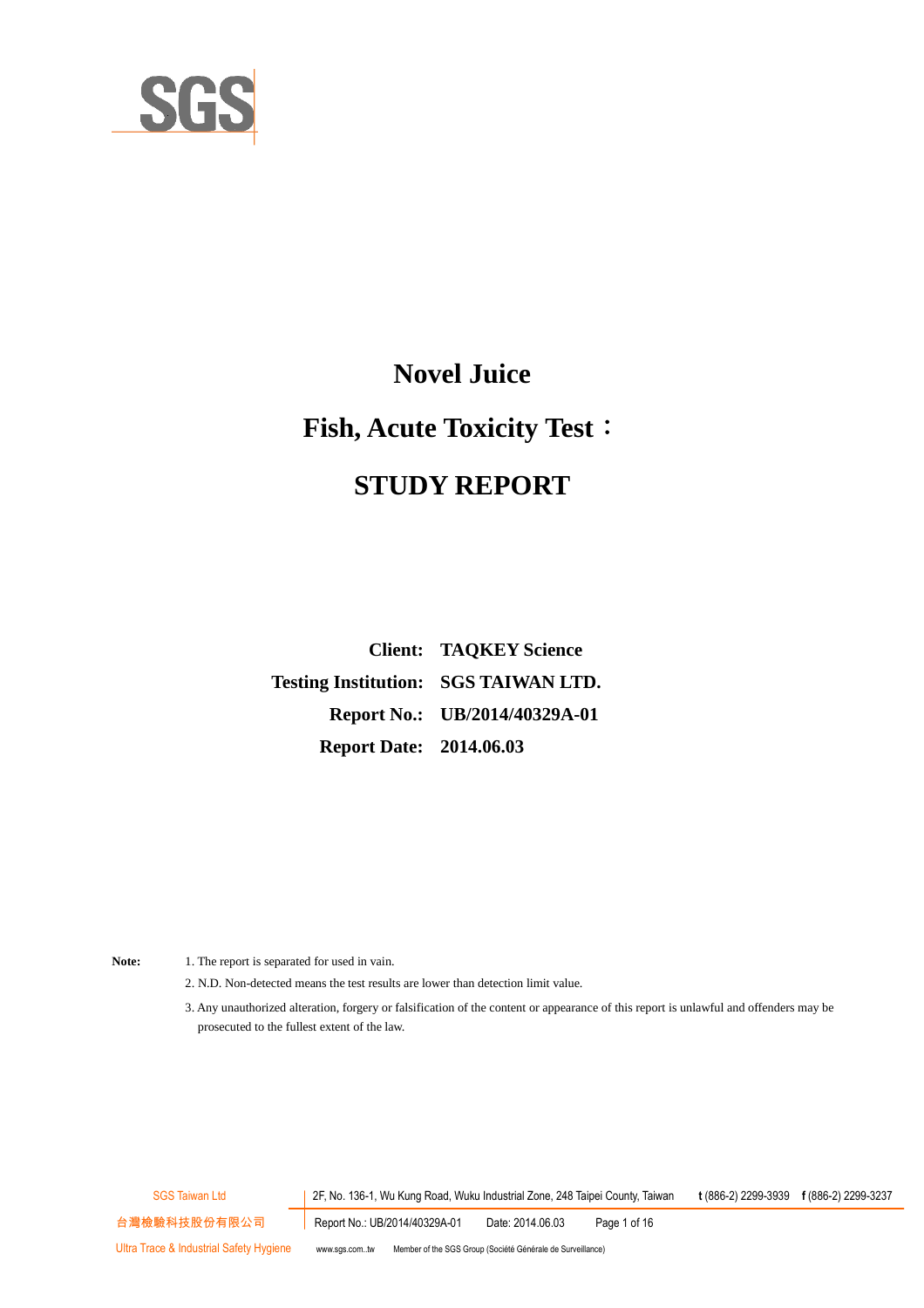

#### **STUDY SCHEDULE**

#### **Fish, Acute Toxicity Test**:

#### **Novel Juice**

| Report No.:                     | UB/2014/40329A-01                                 |
|---------------------------------|---------------------------------------------------|
| Test article registration date: | 2014.04.28                                        |
| Experimental starting date:     | 2014.05.18                                        |
| Experimental completion date:   | 2014.05.23                                        |
| Study completion date:          | See study Director's signature date in the report |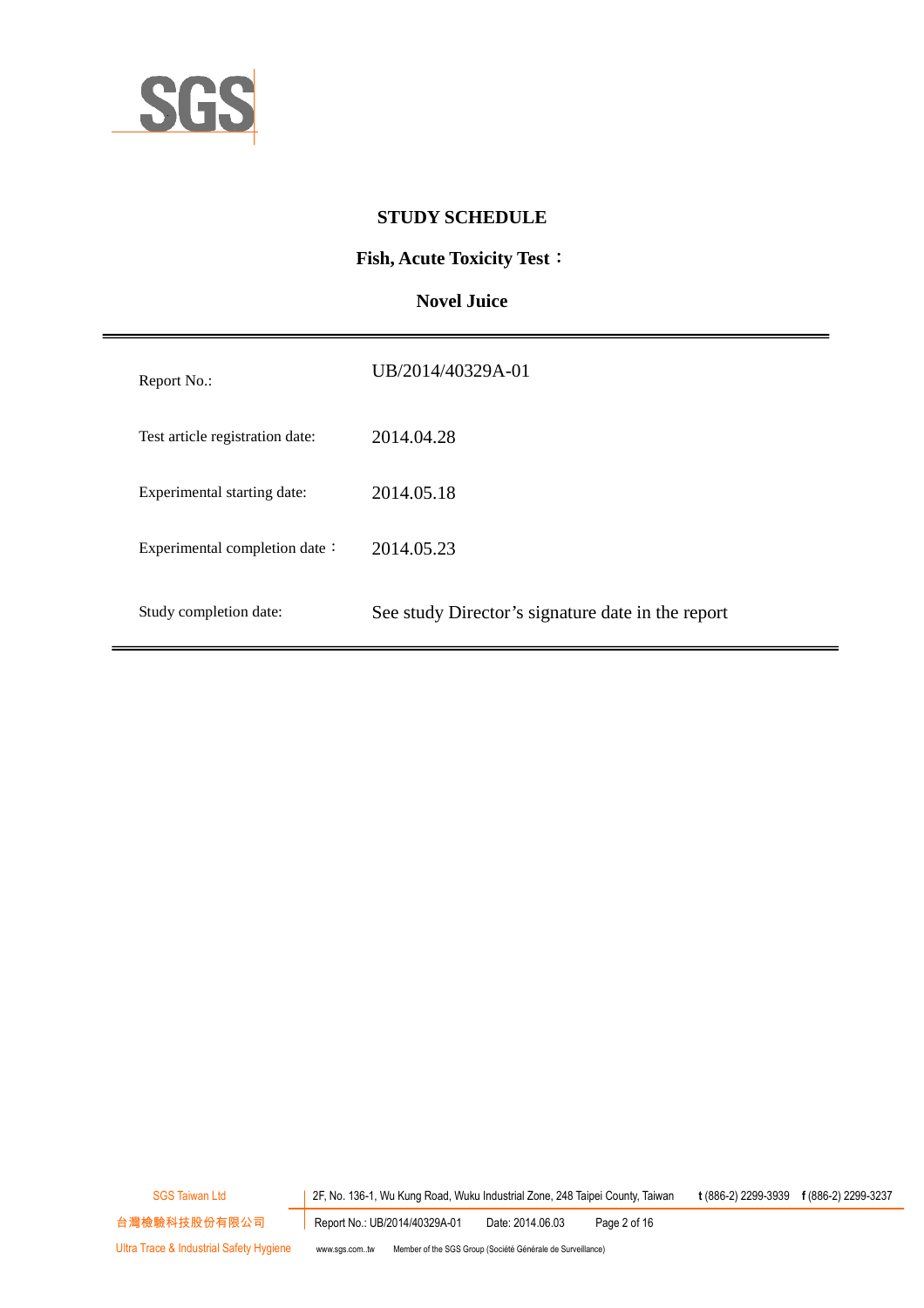

#### **Testing Institution**

| <b>Name:</b>    | SGS TAIWAN LTD.                                                                     |
|-----------------|-------------------------------------------------------------------------------------|
|                 |                                                                                     |
| <b>Address:</b> | No. 38, Wu Chyuan 7 <sup>th</sup> Rd., New Taipei Industrial Park, Wu Ku Dist., New |

Taipei City 24890, Taiwan (R.O.C)

**Client / Sponsor**

|              | <b>TAQKEY Science</b> |
|--------------|-----------------------|
| <b>Name:</b> |                       |

**Address:** 1F., NO. 60, Jiabei 2nd St., Zhunan Township, Miaoli County 350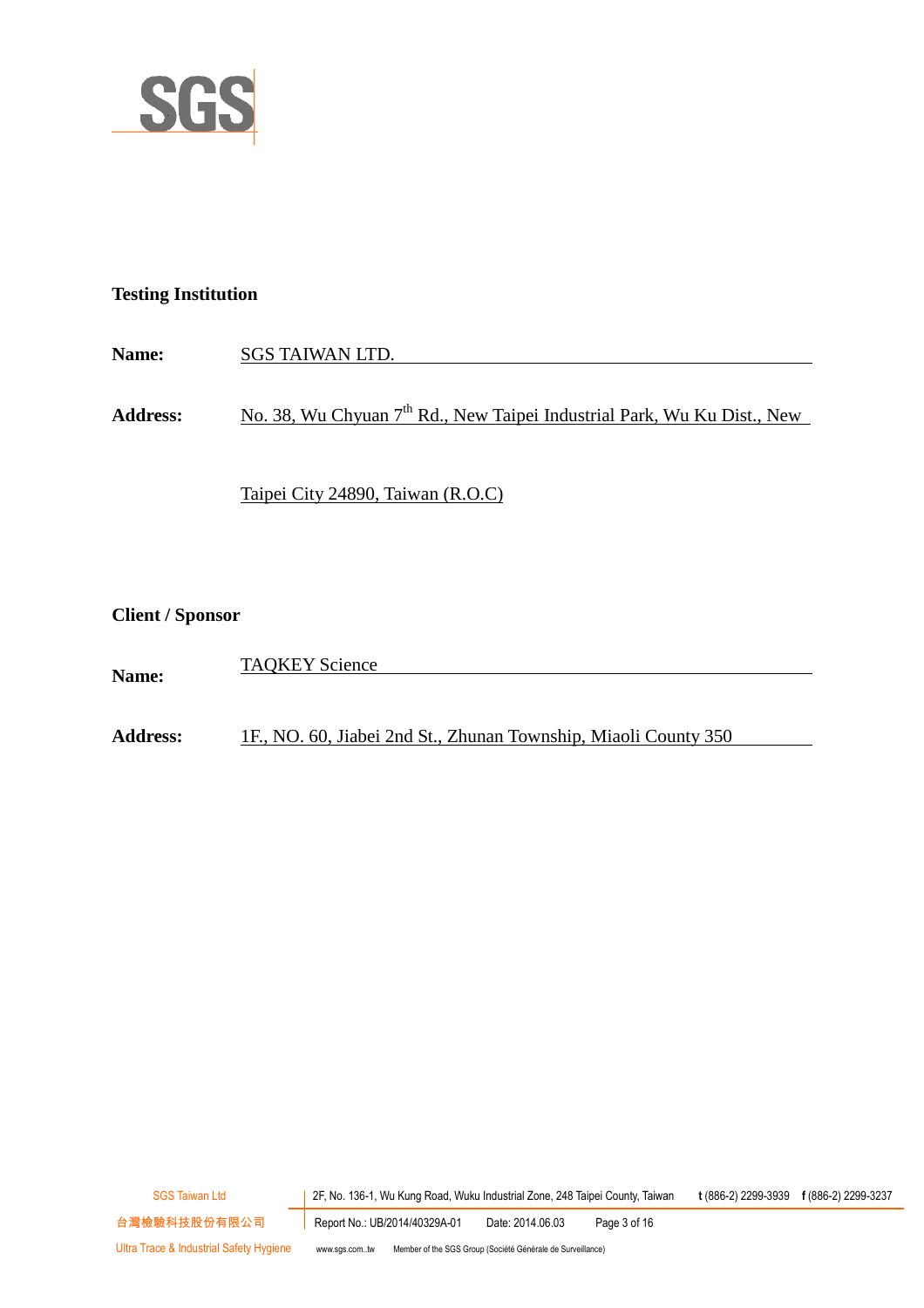

#### **INFORMATION FOR TEST ARTICLE SHEET**

04/14/2014/間 05:22 PM

FAX No.

P. 002



#### INFORMATION FORXTEST ARTICLE/ CONTROL ARTICLE

| Sponsor Company Name                                                                                                                                                                                                                                                                                                                                                                                                                                                                                                                                                                                                                                                                                                                                                                        | TAQKEY Science                                                                                                                                                                                                 |                               |  |  |
|---------------------------------------------------------------------------------------------------------------------------------------------------------------------------------------------------------------------------------------------------------------------------------------------------------------------------------------------------------------------------------------------------------------------------------------------------------------------------------------------------------------------------------------------------------------------------------------------------------------------------------------------------------------------------------------------------------------------------------------------------------------------------------------------|----------------------------------------------------------------------------------------------------------------------------------------------------------------------------------------------------------------|-------------------------------|--|--|
| Sponsor Address                                                                                                                                                                                                                                                                                                                                                                                                                                                                                                                                                                                                                                                                                                                                                                             | IF., No.60, Jiabei 2nd St., Zhunan Township, Miaoli County 350                                                                                                                                                 |                               |  |  |
| Contract study item                                                                                                                                                                                                                                                                                                                                                                                                                                                                                                                                                                                                                                                                                                                                                                         | $\boxtimes$ Base on the contract $\Box$ Others                                                                                                                                                                 |                               |  |  |
| Name of Test article/<br>Control article                                                                                                                                                                                                                                                                                                                                                                                                                                                                                                                                                                                                                                                                                                                                                    | Novel Juice                                                                                                                                                                                                    |                               |  |  |
| Batch/Lot number                                                                                                                                                                                                                                                                                                                                                                                                                                                                                                                                                                                                                                                                                                                                                                            | ⊠Base on the specific number on the package: LD11327294<br>Base on the date on the package: _______<br>Base on the arrived date<br>$I$ Others:                                                                 |                               |  |  |
| Specification & Amount                                                                                                                                                                                                                                                                                                                                                                                                                                                                                                                                                                                                                                                                                                                                                                      | 1000ul / vial * 9 vial                                                                                                                                                                                         | (e.g.10ml/bottle * 6 bottles) |  |  |
| Retention amount (Note 2)                                                                                                                                                                                                                                                                                                                                                                                                                                                                                                                                                                                                                                                                                                                                                                   | The amount of the same lot is sufficient for $\Box$ One test $\boxtimes$ Two test (for retention)                                                                                                              |                               |  |  |
| External features                                                                                                                                                                                                                                                                                                                                                                                                                                                                                                                                                                                                                                                                                                                                                                           | ⊠liquid powder tablet<br>External features:<br>$\Box$ capsule $\Box$ Other                                                                                                                                     | Color : Green                 |  |  |
| Major components & Purity                                                                                                                                                                                                                                                                                                                                                                                                                                                                                                                                                                                                                                                                                                                                                                   | Major components: glycerol                                                                                                                                                                                     | Purity: up to 90%             |  |  |
| Solvent and solubility                                                                                                                                                                                                                                                                                                                                                                                                                                                                                                                                                                                                                                                                                                                                                                      | N/A                                                                                                                                                                                                            |                               |  |  |
| Storage condition                                                                                                                                                                                                                                                                                                                                                                                                                                                                                                                                                                                                                                                                                                                                                                           | □Room temperature⊠4℃□Dry⊠Light sensitive□Others_                                                                                                                                                               |                               |  |  |
| Expiration date(Note 3)                                                                                                                                                                                                                                                                                                                                                                                                                                                                                                                                                                                                                                                                                                                                                                     | ⊠Date: 2016 / 02 / 01 (YYYY/MM/DD)<br><b>or</b><br>dav<br>Period: vear month                                                                                                                                   |                               |  |  |
| Attachment(Note 4)                                                                                                                                                                                                                                                                                                                                                                                                                                                                                                                                                                                                                                                                                                                                                                          | Certificate of Analysis ⊠ Material Safety Data Sheet IStability Test Result<br>$\boxtimes$ Other : Protocol $\Box$ No attachment (Note4)                                                                       |                               |  |  |
| Sterilization                                                                                                                                                                                                                                                                                                                                                                                                                                                                                                                                                                                                                                                                                                                                                                               | Has been sterilized $\Box$ YES $\boxtimes$ NO (If Yes, please select the following item)<br>Methods <sup>IBOsterilization<sup>IGamma</sup> sterilization<sup>ISteam</sup> sterilization<sup>IOther</sup></sup> |                               |  |  |
| Categorization of devices<br>(The column is only for<br>device used)                                                                                                                                                                                                                                                                                                                                                                                                                                                                                                                                                                                                                                                                                                                        | 1. Contact with intact skin or mucosa (cumulative contact duration)<br>Short-term (no greater than 4 hr)<br>Long-term (exceeding 4 hr) Maximum duration is ______<br>$2.$ Implanted device                     | hrs                           |  |  |
| Specific requirement<br>(Note 5)                                                                                                                                                                                                                                                                                                                                                                                                                                                                                                                                                                                                                                                                                                                                                            | Dilute Ratio : 500 mg/L. (Frsh Toxicity).                                                                                                                                                                      |                               |  |  |
| $\mathscr{O}^{\textsf{t}}$ Apr. 2014<br>3卷.4<br>Sponsor Signature/Date:<br>Note 1. Above all information is disclosure by the sponsor.<br>Note 2. If the sponsor doesn't provide the retention of lest article/control article, the retention of a reserved test article/control article from<br>each batch of test article/control article is the responsibility of the Sponsor.<br>Note 3. If the effective period is less than 5 years, the test article/control article will be retained till the expiry date. If the effective period is<br>longer than 5 years, the test article/control article will be retained for 5 years only.<br>Note 4. Determination and decumentation of identity, strength, purity, stability, composition, method of synthesis, fabrication, derivation or |                                                                                                                                                                                                                |                               |  |  |

Note 4. Determination and documentation of identity, strength, purity, stability, composition, method of synthesis, fabrication, derivation or other characteristics of the test article/control article are the responsibili

版次:3.1 试验-對照物質資料表 Information for test article-control article 登行日期: 2013.06.14

SGS Taiwan Ltd 2F, No. 136-1, Wu Kung Road, Wuku Industrial Zone, 248 Taipei County, Taiwan **t** (886-2) 2299-3939 **f** (886-2) 2299-3237

台灣檢驗科技股份有限公司 | Report No.: UB/2014/40329A-01 Date: 2014.06.03 Page 4 of 16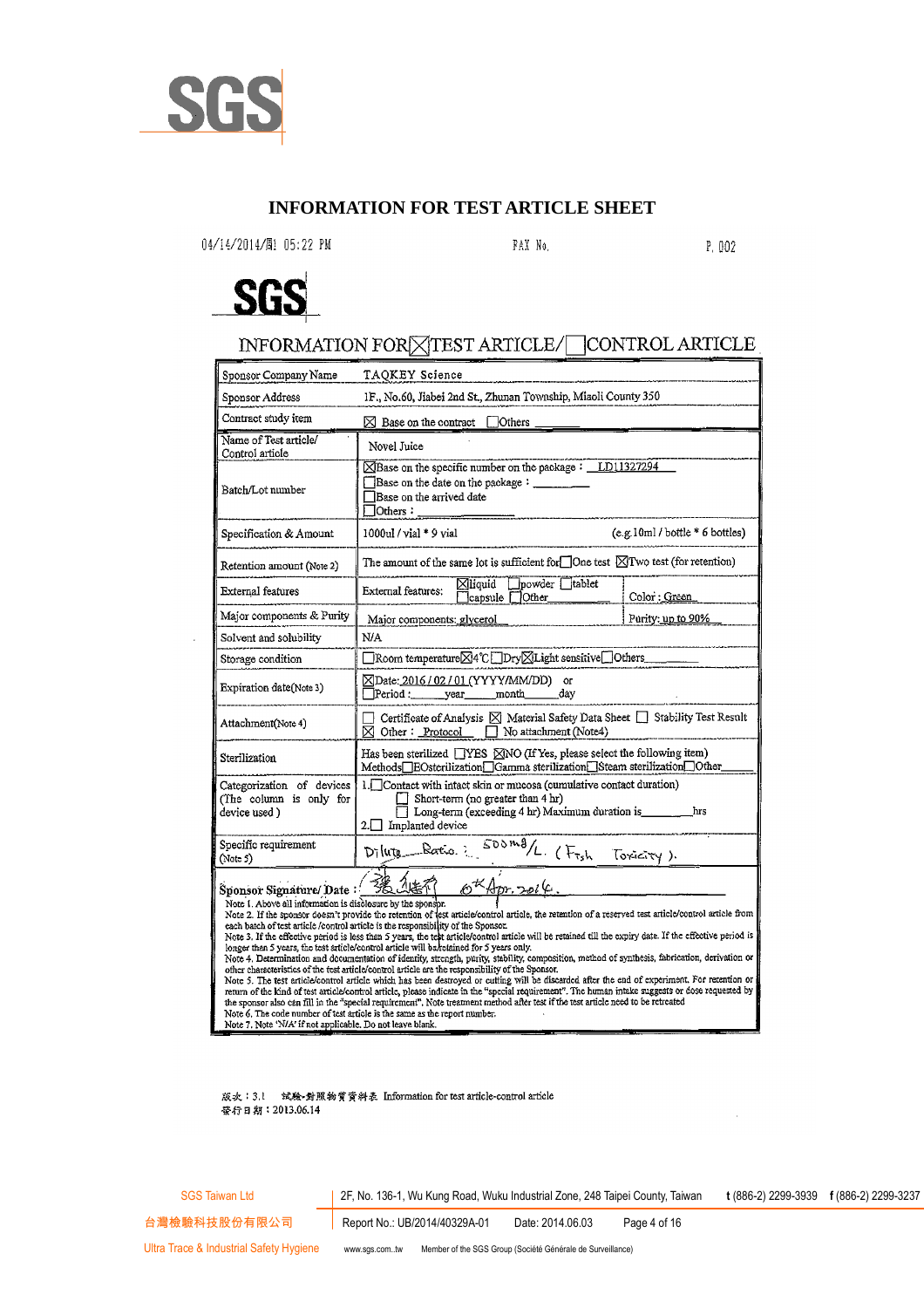

#### **APPROVAL SIGNATURE PAGE**

## **Fish, Acute Toxicity Test:**

### **Novel Juice**

Study Director:

ao 14.06.17

Howard Kao / SGS Taiwan Ltd.

Date Completed

Facility Manager:

Yuanmin Wen / SGS Taiwan Ltd.

 $2019.0616$ 

Date Completed

**SGS Taiwan Ltd** 

2F, No. 136-1, Wu Kung Road, Wuku Industrial Zone, 248 Taipei County, Taiwan t (886-2) 2299-3939 f (886-2) 2299-3;

台灣檢驗科技股份有限公司

Report No.: UB/2014/40329A-01 Date: 2014.06.03 Page 5 of 16

Ultra Trace & Industrial Safety Hygiene

www.sgs.com..tw Member of the SGS Group (Société Générale de Surveillance)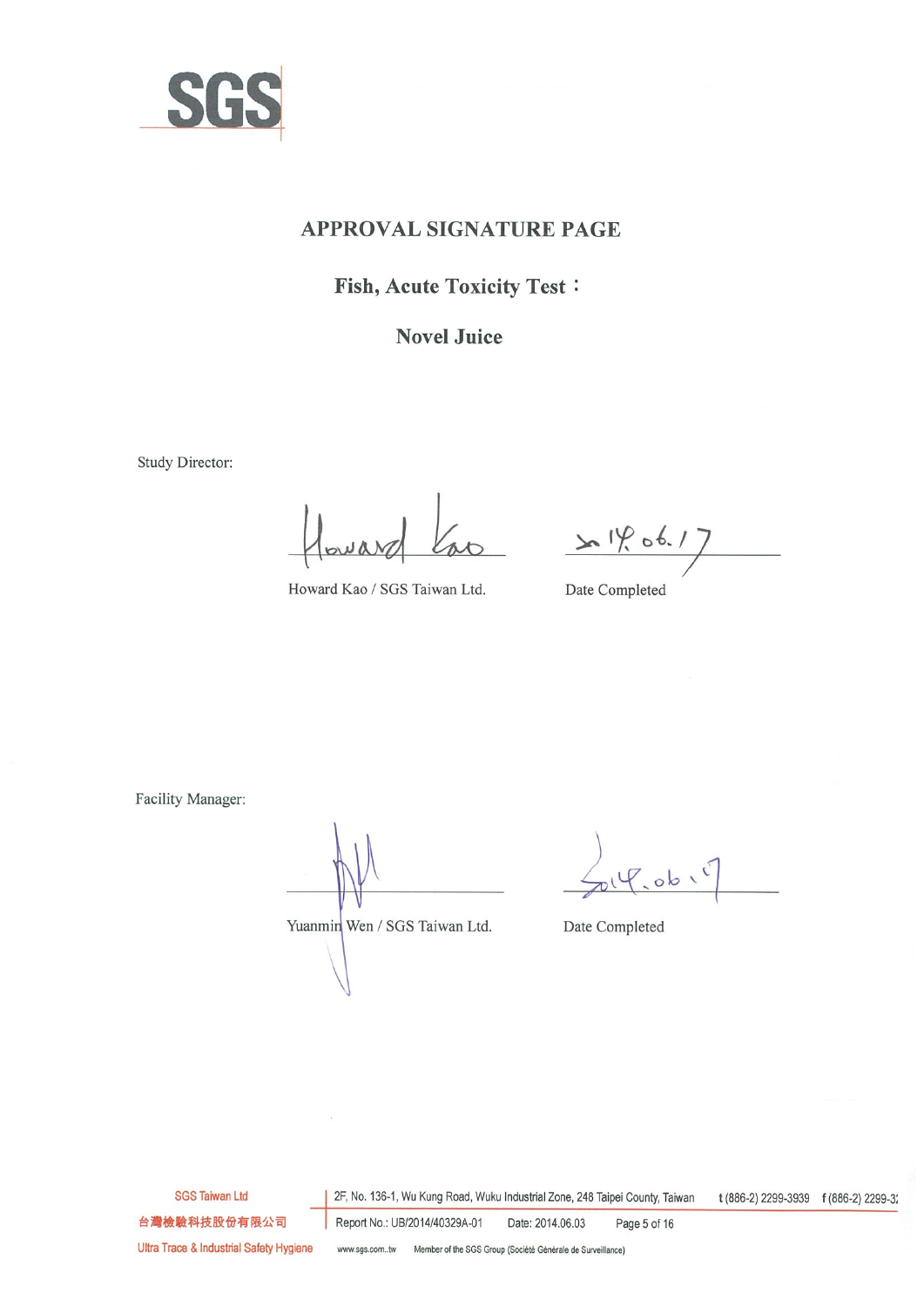

### **TABLE OF CONTENTS**

Page 6 of 16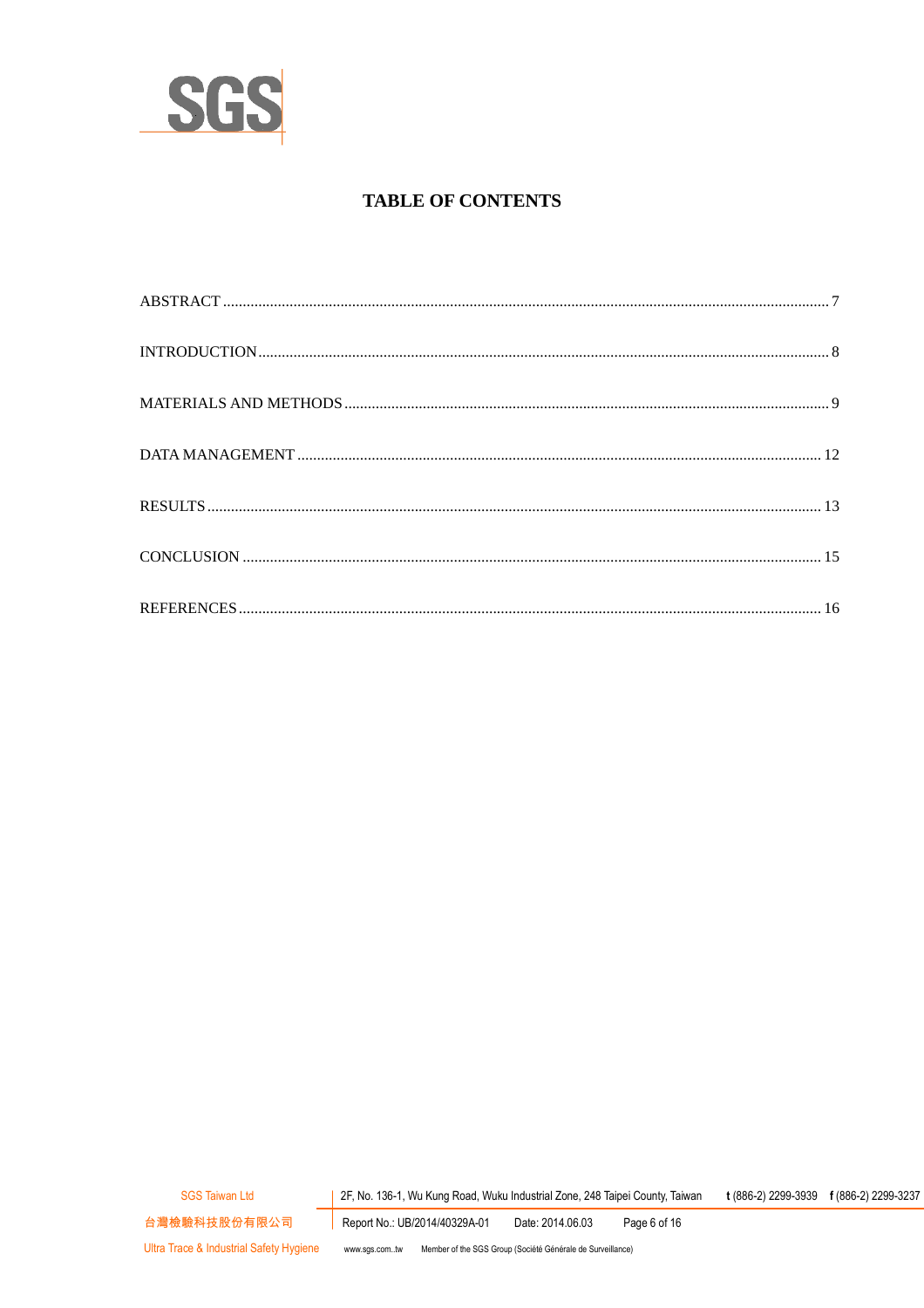

## **ABSTRACT**

The study was to evaluate the test article, "Novel Juice" (supplied by TAQKEY Science) for its acute aquatic toxicity. The fish were exposed to the test substance preferably for a period of 96 hours. Mortalities were recorded at 24, 48, 72 and 96 hours, and the concentrations, which would kill 50 per cent of the fish (LC50), were determined where possible.

In the study, the mortality in the controls was 0 per cent at the end of the test. Furthermore, there was not any mortality in the group of fish that exposed to the 0.5 ml/L. The result of the study showed that the LC50 of the acute aquatic toxicity was >0.5 ml/L of "Novel Juice".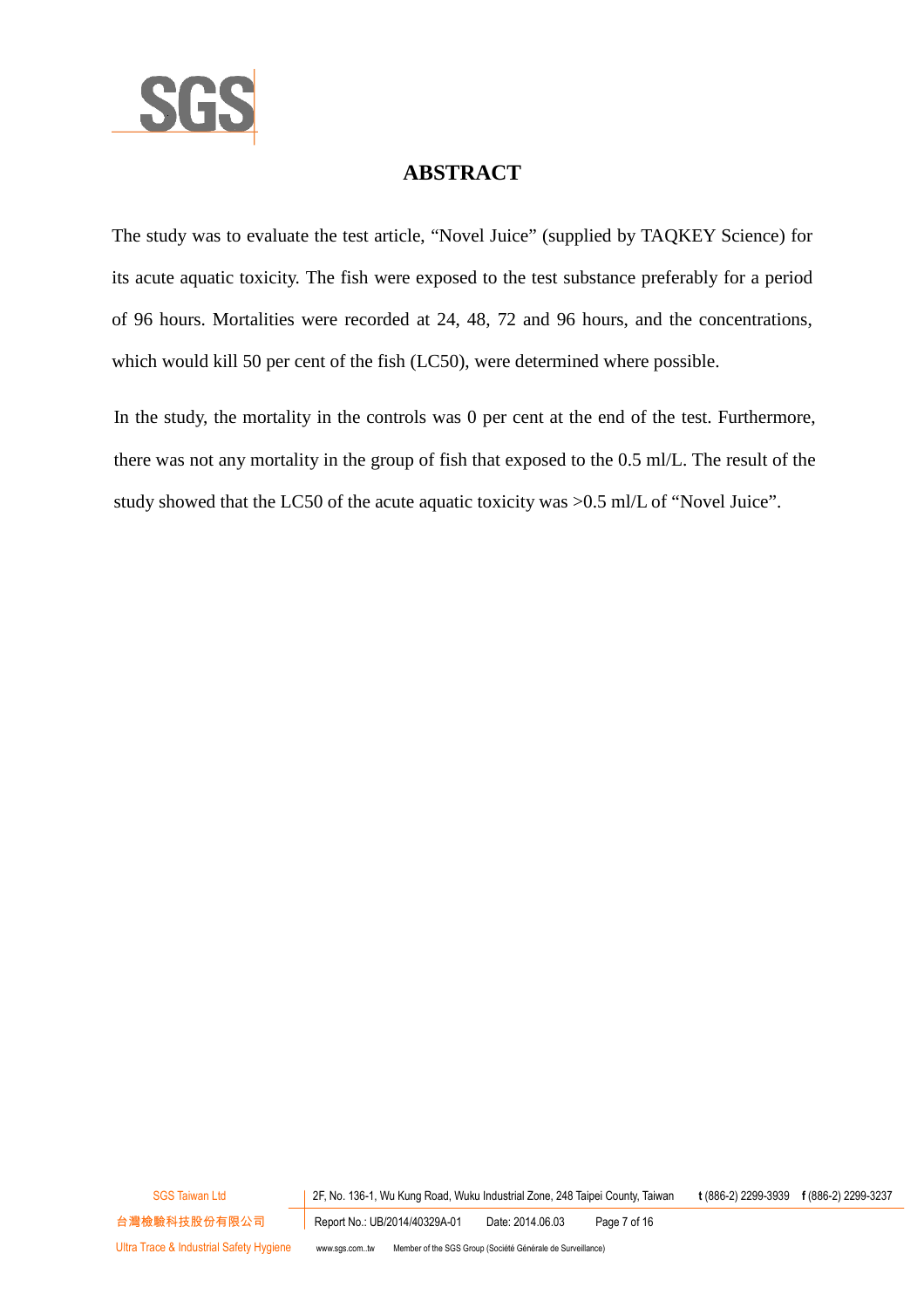

## **INTRODUCTION**

This study was to assess the acute toxicity of the test substance. Mortalities of *Cyprinus carpio* were recorded at 24, 48, 72 and 96 hours, and the concentrations, which killed 50 per cent of the fish (LC50), were determined where possible. The experiment was performed in compliance with the OECD 203.

SGS Taiwan Ltd 2F, No. 136-1, Wu Kung Road, Wuku Industrial Zone, 248 Taipei County, Taiwan **t** (886-2) 2299-3939 **f** (886-2) 2299-3237

台灣檢驗科技股份有限公司 Report No.: UB/2014/40329A-01 Date: 2014.06.03 Page 8 of 16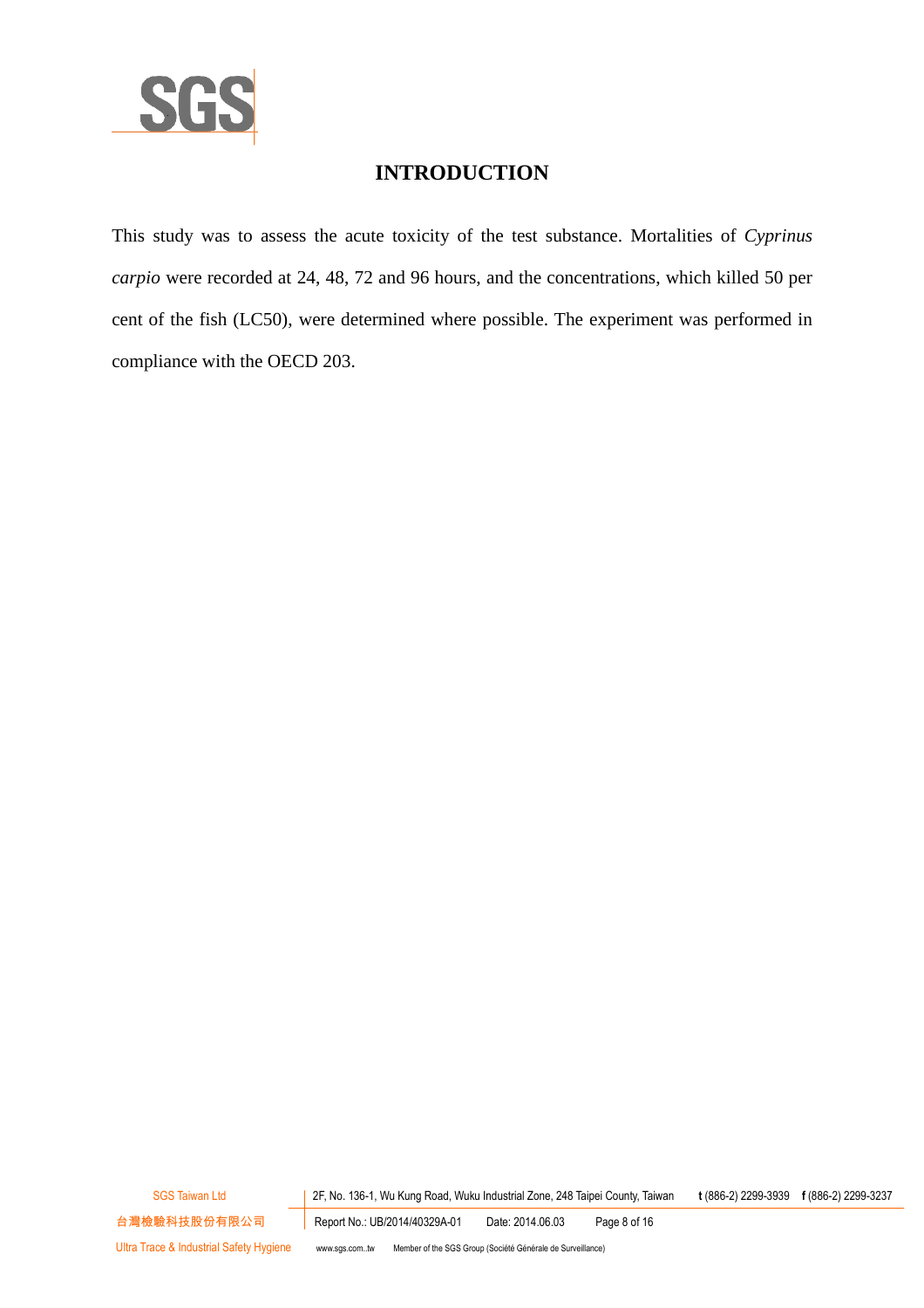

## **MATERIALS AND METHODS**

#### **A.** *Cyprimus carpio*:

Total length of each tested fish was 2-4 cm. They can be bred and cultivated either in fish farms or in the laboratory, under disease- and parasite-controlled conditions, so that the test fish will be healthy and of known parentage.

#### **B. Reconstituted water (for test solution)**:

Per liter of the reconstituted water, it contains: 96.0 mg NaHCO<sub>3</sub>, 123.0 mg MgSO<sub>4</sub> · 7H<sub>2</sub>O,

4.0 mg KCl, and 60.0 mg CaSO4‧2H2O.

The reconstituted water has been strongly exposed to air until 48 hours before the test day.

#### **C. Holding of fish**:

All fish must be obtained and held in the laboratory for at least 12 days before they are used for testing. They must be held in water of the quality to be used in the test for at least seven days immediately before testing and under the following conditions:

Light: 12-16 hours photoperiod daily;

Temperature:  $22 \pm 2^{\circ}\text{C}$ ;

Oxygen concentration: at least 80 per cent of air saturation value;

Feeding: daily until 24 hours before the test is started.

Following a 48-hour settling-in period, mortalities are recorded and the following criteria are applied:

Mortalities of greater than 10 percent of the population in seven days: rejection of the entire batch; Mortalities of between 5 and 10 percent of the population: acclimatization continues for seven additional days;Mortalities of less than 5 percent of the population:

acceptance of the batch.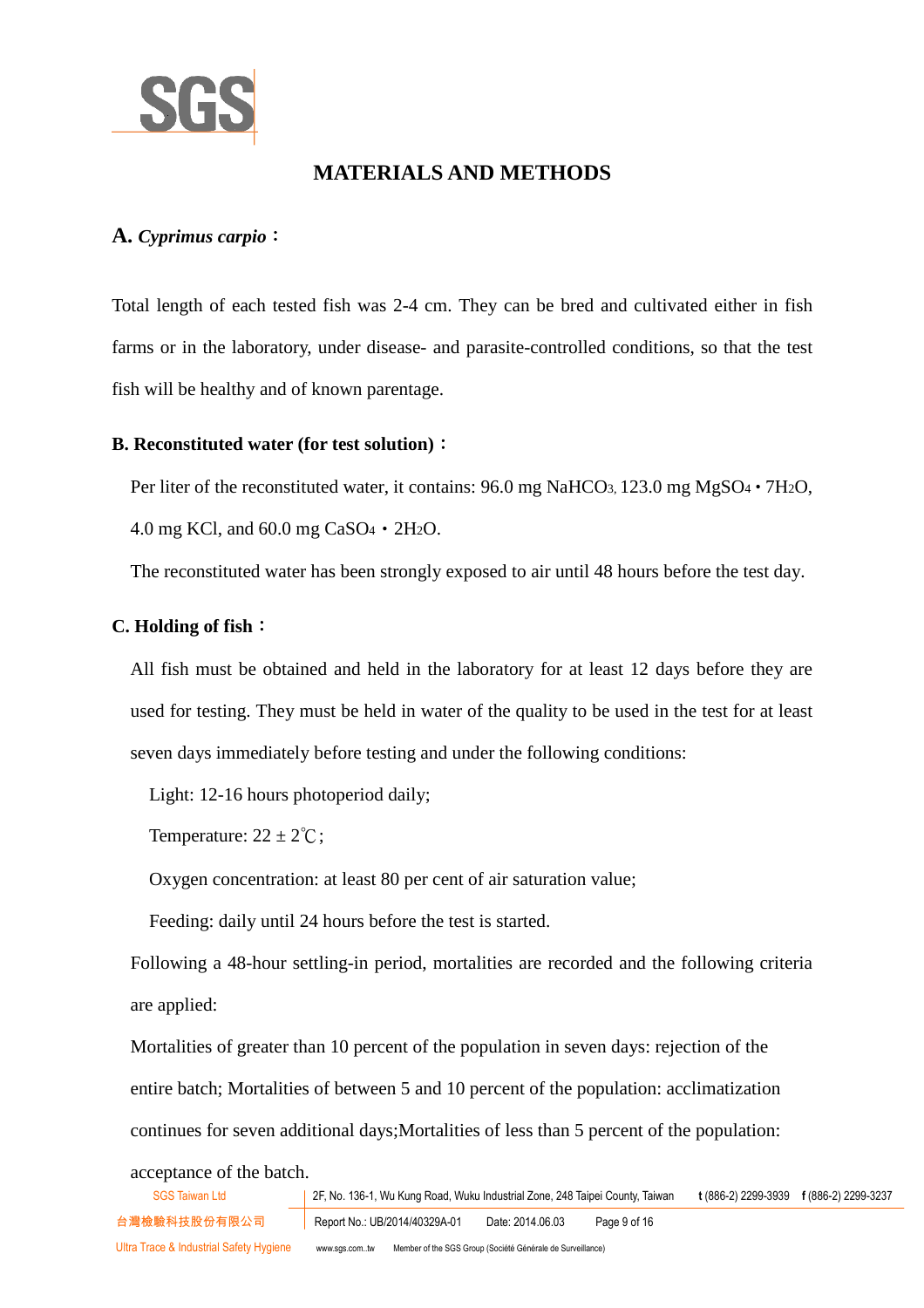

#### **D. Water**:

Good quality natural water or reconstituted water is preferred. Waters with a total hardness of between 10 and 250 mg  $CaCO<sub>3</sub>$  per liter and with a pH 6.0 to 8.5 are preferable. The reagents used for the preparation of reconstituted water should be of analytical grade, and the deionised or distilled water should be of conductivity equal to or less than 10  $\mu$ Scm<sup>-1</sup>.

#### **E. Test solutions**:

Test solutions of chosen concentrations are prepared by dilution of a stock solution. The test should be carried out without adjustment of pH. If there is evidence of marked change in the pH of the tank water after addition of the test substance, it is advisable that the test be repeated and adjusting the pH of the stock solution to that of the tank water before addition of the test substance. This pH adjustment should be made in such a way that the stock solution concentration is not changed to any significant extent and that no chemical reaction or precipitation of the test substance is cased. HCl and NaOH are preferred.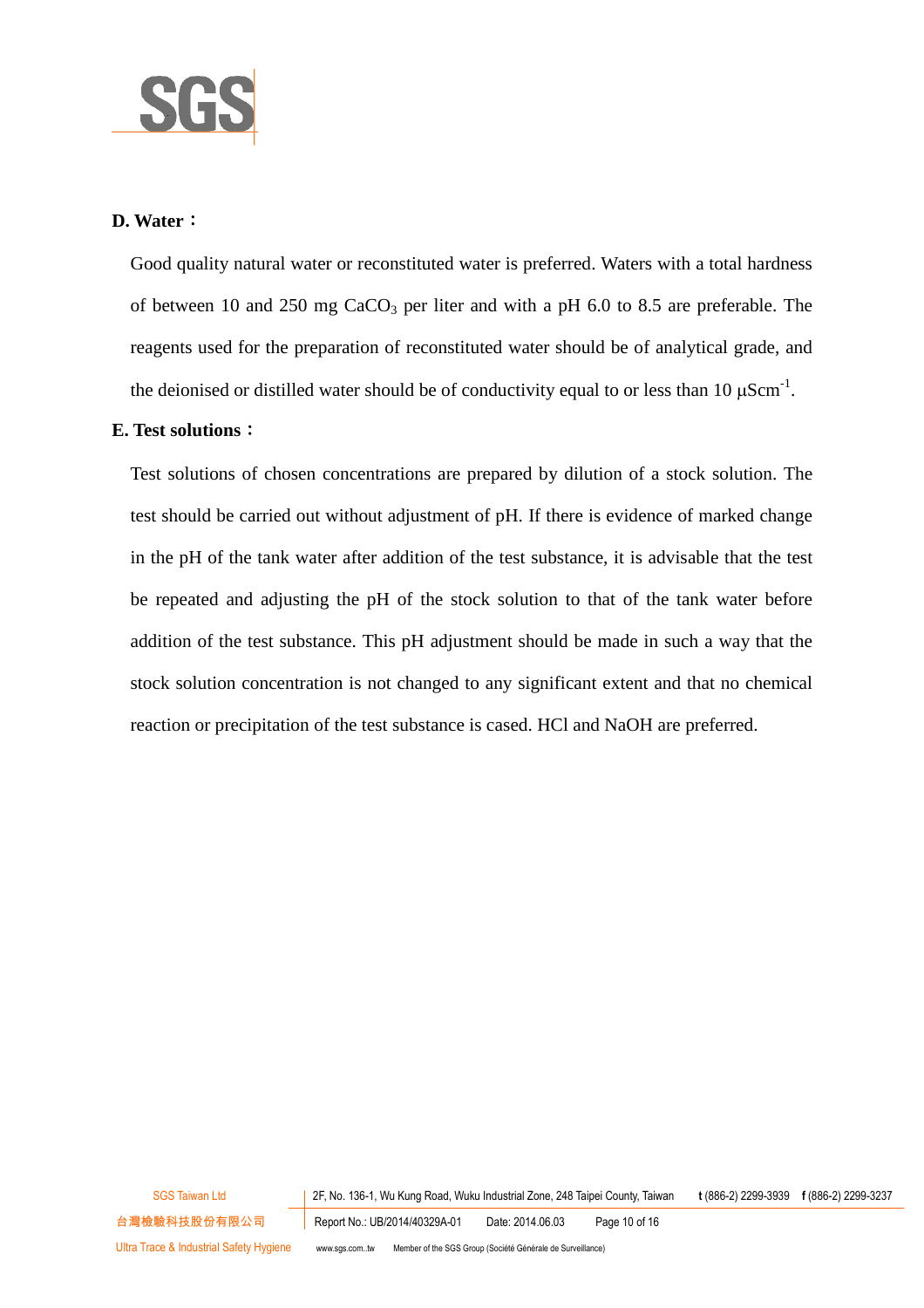

#### **F. Procedure**:

1. Conditions of exposure.

Duration: 96 hours Loading: maximum loading of 1.0 g fish/liter Light: 16 hours photoperiod daily Temperature:  $22 \pm 2^{\circ}C$ Oxygen concentration: not less than 60 per cent of the air saturation value Feeding: none Disturbance: disturbances that may change the behavior of the fish should be avoided

2. Number of fish

20 fish were used at each test concentration and in the controls. Each container carried 10 fish and 1.5L test solution.

3. Test concentrations

5 concentrations were performed and all concentration groups were duplicated. A range-finding test conducted before the definitive test enabled the choice of the appropriate concentration range.

4. Controls

One blank (20 fish): Each container carried 10 fish and 1.5L reconstituted water

5. Observations

The fish were inspected at least after 24, 48, 72 and 96 hours. Fish were considered dead if there was no visible movement (e.g. gill movements) and if touching of the caudal peduncle produced no reaction. Dead fish were removed when observed and mortalities were recorded. Observations at three and six hours after the start of the test are desirable. Records were made on visible abnormalities (e.g. loss of equilibrium, swimming behavior, respiratory function, pigmentation, etc.). Measurement of pH, dissolved oxygen and temperature should be carried out at least daily.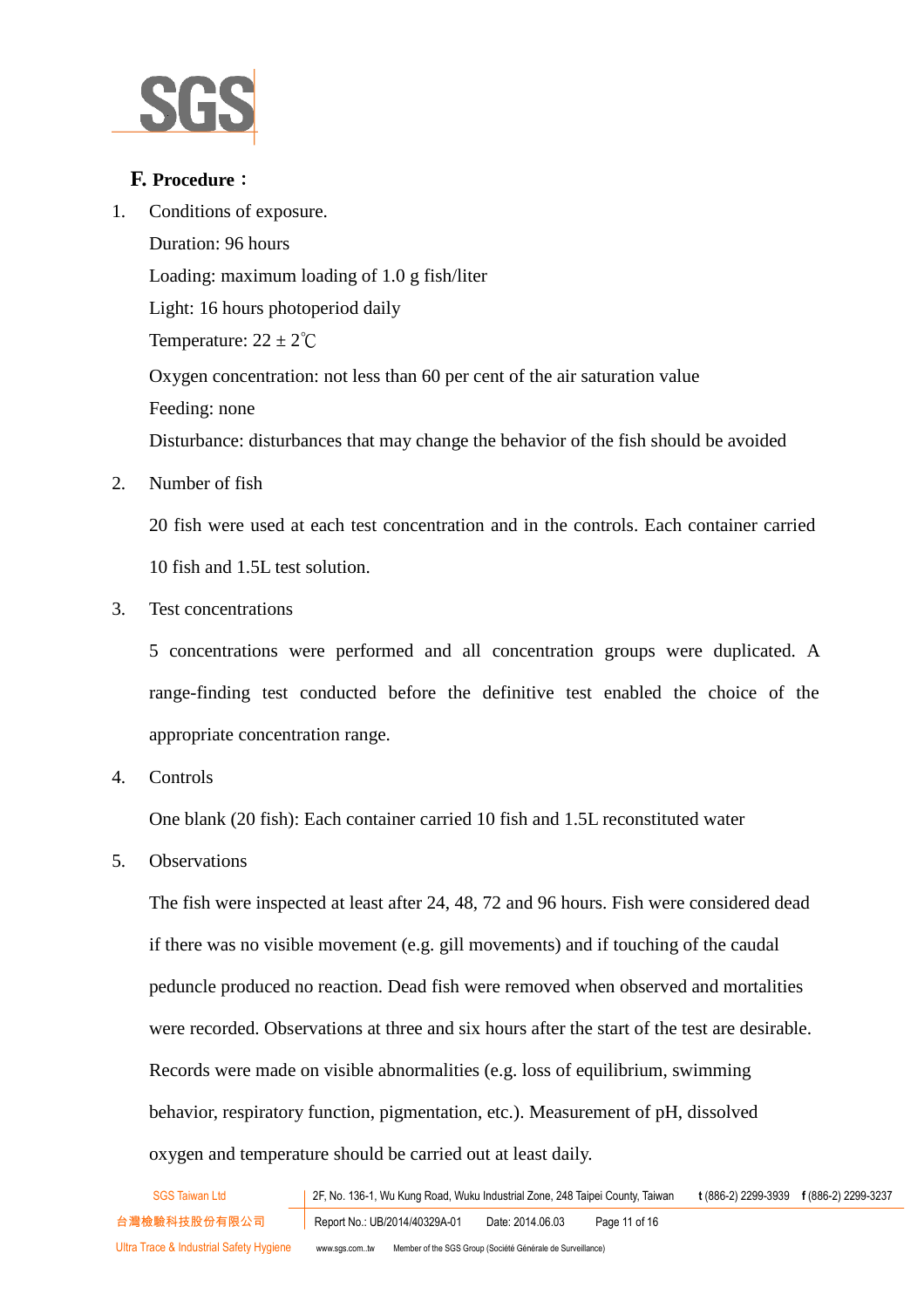

## **DATA MANAGEMENT**

For statistical analysis, data were analyzed using one of the software: Graphic method, Probit method,Sperman-karber methol, and Trimmed spearman-karber method. The result showed "LC50 > the highest concentration", if the mortalities of 5 sample concentrations were less than 50%.

SGS Taiwan Ltd 2F, No. 136-1, Wu Kung Road, Wuku Industrial Zone, 248 Taipei County, Taiwan **t** (886-2) 2299-3939 **f** (886-2) 2299-3237

台灣檢驗科技股份有限公司 Report No.: UB/2014/40329A-01 Date: 2014.06.03 Page 12 of 16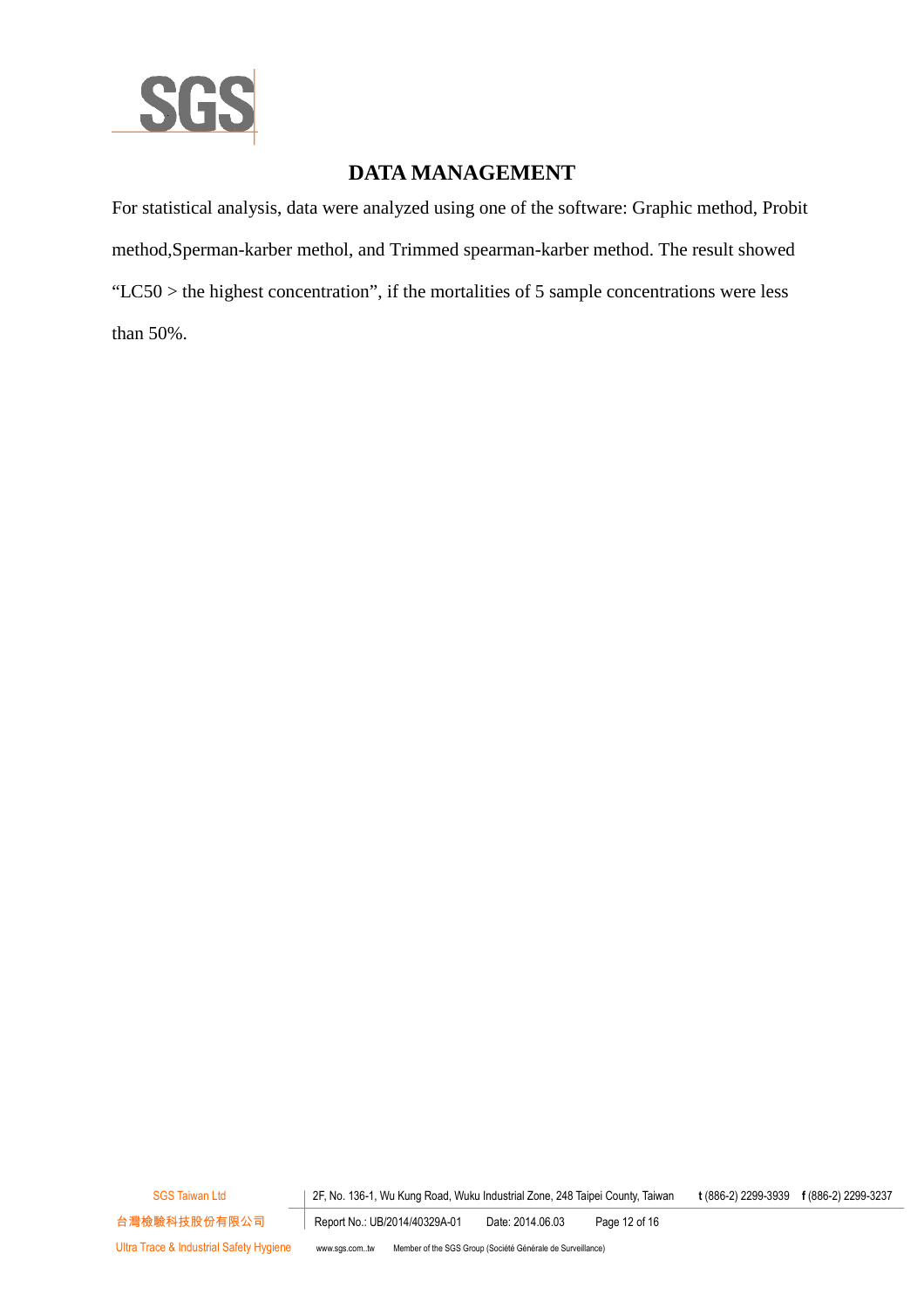

## **RESULTS**

#### **A. Water quality characteristics (pH, oxygen concentration, and temperature)**

| Test solution | Concentration<br>$mL/L$ ) |      | 0.03 | 0.06 | 0.12 | 0.25 | 0.50 |
|---------------|---------------------------|------|------|------|------|------|------|
|               | 0 <sub>hr</sub>           | 8.80 | 7.82 | 7.85 | 7.81 | 7.78 | 7.53 |
| pH            | 24 <sub>hr</sub>          | 7.93 | 7.42 | 7.36 | 7.33 | 7.32 | 7.30 |
|               | 48 hr                     | 7.82 | 7.34 | 7.26 | 7.27 | 7.24 | 7.26 |
|               | 72 hr                     | 7.53 | 7.22 | 7.25 | 7.22 | 7.24 | 7.24 |
|               | 96 hr                     | 7.33 | 7.18 | 7.10 | 7.20 | 7.15 | 7.08 |
|               |                           |      |      |      |      |      |      |

Table 1.1. pH of test solutions

#### Table 1.2. Oxygen concentration of test solutions

| <b>Test solution</b> | Concentration<br>$mL/L$ ) | $\Omega$<br>(Control) | 0.03 | 0.06 | 0.12 | 0.25 | 0.50 |
|----------------------|---------------------------|-----------------------|------|------|------|------|------|
|                      | 0 <sub>hr</sub>           | 7.99                  | 7.47 | 7.51 | 7.47 | 7.59 | 7.50 |
| Oxygen               | 24 <sub>hr</sub>          | 4.08                  | 3.87 | 3.43 | 3.82 | 3.78 | 3.85 |
| concentration        | 48 hr                     | 3.92                  | 3.61 | 2.05 | 3.01 | 2.58 | 3.64 |
| (mg/L)               | 72 <sub>hr</sub>          | 3.88                  | 3.27 | 1.87 | 2.37 | 2.05 | 2.89 |
|                      | 96 hr                     | 3.79                  | 3.16 | 1.55 | 2.05 | 1.88 | 2.15 |

#### Table 1.3. Temperature of test solutions

| Concentration<br>$mL/L$ )<br><b>Test solution</b> |                  | 0<br>(Control) | 0.03 | 0.06 | 0.12 | 0.25 | 0.50 |
|---------------------------------------------------|------------------|----------------|------|------|------|------|------|
|                                                   | 0 <sub>hr</sub>  | 22.9           | 22.9 | 22.9 | 22.9 | 22.9 | 22.9 |
| Temperatrue<br>$(\degree C)$                      | 24 <sub>hr</sub> | 22.6           | 22.6 | 22.6 | 22.6 | 22.6 | 22.6 |
|                                                   | 48 hr            | 22.7           | 22.7 | 22.7 | 22.7 | 22.7 | 22.7 |
|                                                   | 72 <sub>hr</sub> | 22.5           | 22.5 | 22.5 | 22.5 | 22.5 | 22.5 |
|                                                   | 96 hr            | 22.6           | 22.6 | 22.6 | 22.6 | 22.6 | 22.6 |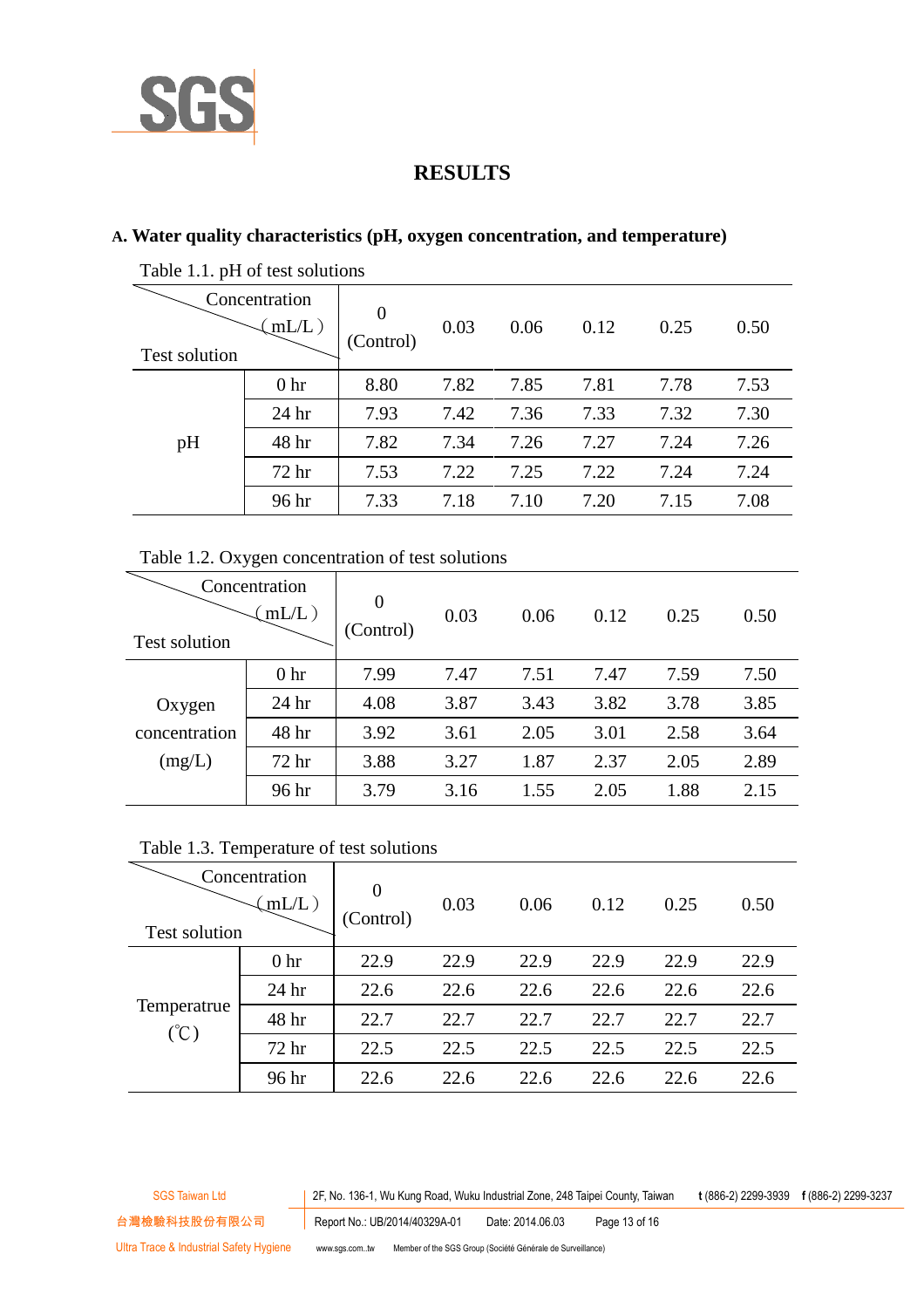

#### **B. A range-finding test and definitive test**

| Concentration(mL/L) | Mortality | Number of fish | Ratio of mortality<br>$(\frac{9}{0})$ |
|---------------------|-----------|----------------|---------------------------------------|
| $0$ (Control)       |           |                |                                       |
| 0.02                |           |                |                                       |
| 0.1                 |           |                |                                       |

#### Table 2.1. Range-finding test

Table 2.2. Definitive test

| Concentration |                |                | Mortality        |                  |                  |                  | Mortality        | Ratio            |
|---------------|----------------|----------------|------------------|------------------|------------------|------------------|------------------|------------------|
|               | $\overline{2}$ | 6              | 24               | 48               | 72               | 96               | (total)          | (%)              |
| (mL/L)        | hr             | hr             | hr               | hr               | hr               | hr               |                  |                  |
|               | $\overline{0}$ | $\overline{0}$ | $\overline{0}$   | $\boldsymbol{0}$ | $\boldsymbol{0}$ | $\boldsymbol{0}$ |                  |                  |
| O(Control)    | $\overline{0}$ | $\overline{0}$ | $\overline{0}$   | $\boldsymbol{0}$ | $\boldsymbol{0}$ | $\overline{0}$   | $\overline{0}$   | $\boldsymbol{0}$ |
|               | $\overline{0}$ | $\overline{0}$ | $\boldsymbol{0}$ | $\overline{0}$   | $\boldsymbol{0}$ | $\boldsymbol{0}$ |                  |                  |
| 0.03          | $\overline{0}$ | $\overline{0}$ | $\overline{0}$   | $\boldsymbol{0}$ | $\boldsymbol{0}$ | $\overline{0}$   | $\overline{0}$   | $\overline{0}$   |
|               | $\overline{0}$ | $\overline{0}$ | $\boldsymbol{0}$ | $\overline{0}$   | $\boldsymbol{0}$ | $\boldsymbol{0}$ | $\overline{0}$   | $\overline{0}$   |
| 0.06          | $\overline{0}$ | $\overline{0}$ | $\overline{0}$   | $\overline{0}$   | $\overline{0}$   | $\overline{0}$   |                  |                  |
|               | $\overline{0}$ | $\overline{0}$ | $\boldsymbol{0}$ | $\boldsymbol{0}$ | $\mathbf{0}$     | $\boldsymbol{0}$ | $\overline{0}$   | $\overline{0}$   |
| 0.12          | $\overline{0}$ | $\overline{0}$ | $\overline{0}$   | $\overline{0}$   | $\overline{0}$   | $\overline{0}$   |                  |                  |
|               | $\overline{0}$ | $\overline{0}$ | $\overline{0}$   | $\overline{0}$   | $\mathbf{0}$     | $\boldsymbol{0}$ | $\overline{0}$   | $\overline{0}$   |
| 0.25          | $\overline{0}$ | $\overline{0}$ | $\overline{0}$   | $\overline{0}$   | $\overline{0}$   | $\overline{0}$   |                  |                  |
| 0.50          | $\overline{0}$ | $\overline{0}$ | $\boldsymbol{0}$ | $\overline{0}$   | $\overline{0}$   | $\boldsymbol{0}$ |                  |                  |
|               | $\overline{0}$ | $\overline{0}$ | $\overline{0}$   | $\overline{0}$   | $\overline{0}$   | $\overline{0}$   | $\boldsymbol{0}$ | $\overline{0}$   |

## **C. Analysis of LC50**

All of the 5 concentrations caused no mortality within the period of the test  $(LC50 > 0.5)$  $mL/L)$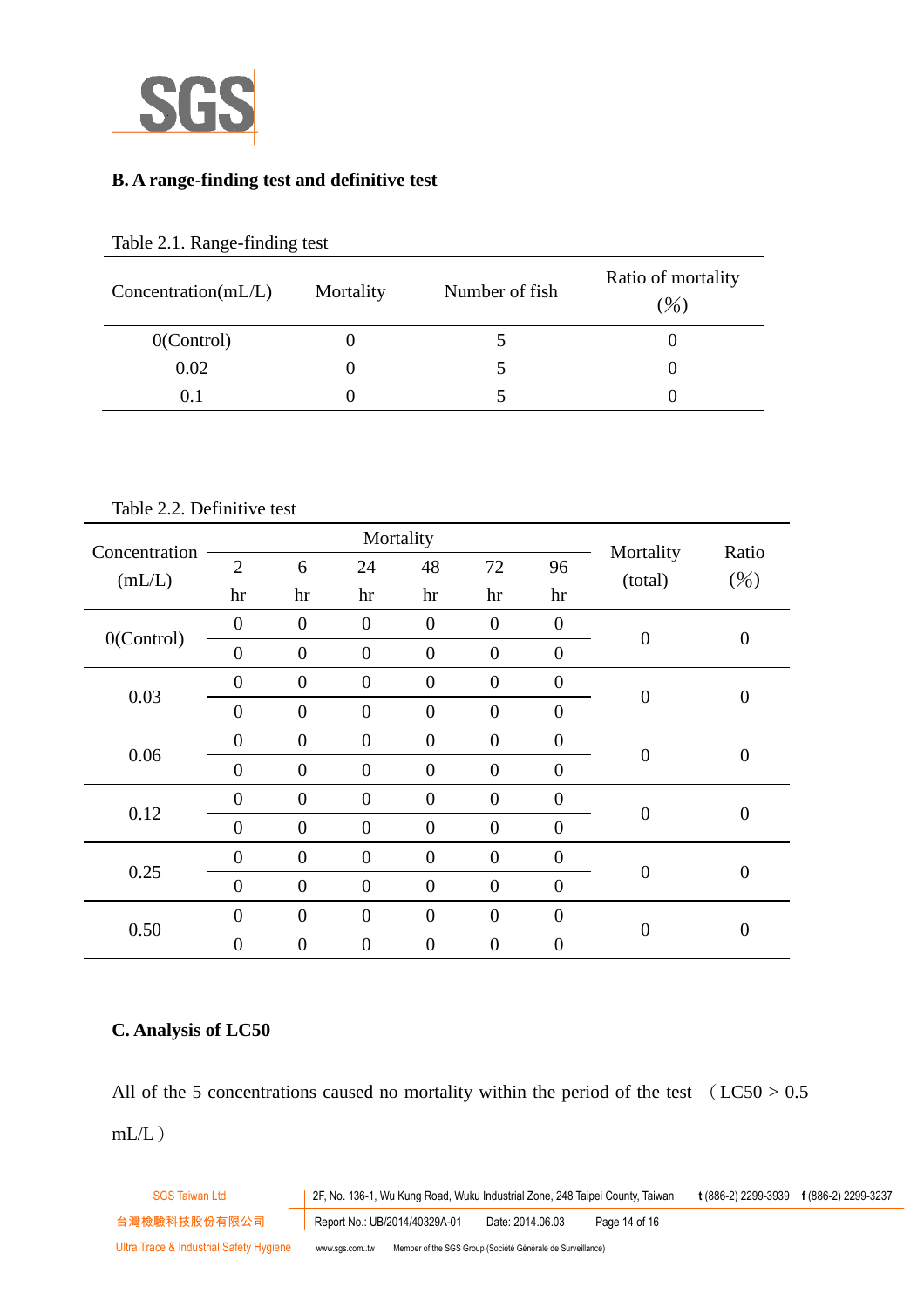

## **CONCLUSION**

According to the Table 2.2, all of the 5 concentrations caused no mortality within the period of the test. The result showed that  $LC_{50}$  of the "Novel Juice" was  $> 0.5$  mL/L

SGS Taiwan Ltd 2F, No. 136-1, Wu Kung Road, Wuku Industrial Zone, 248 Taipei County, Taiwan **t** (886-2) 2299-3939 **f** (886-2) 2299-3237

台灣檢驗科技股份有限公司 Report No.: UB/2014/40329A-01 Date: 2014.06.03 Page 15 of 16

Ultra Trace & Industrial Safety Hygiene www.sgs.com..tw Member of the SGS Group (Société Générale de Surveillance)